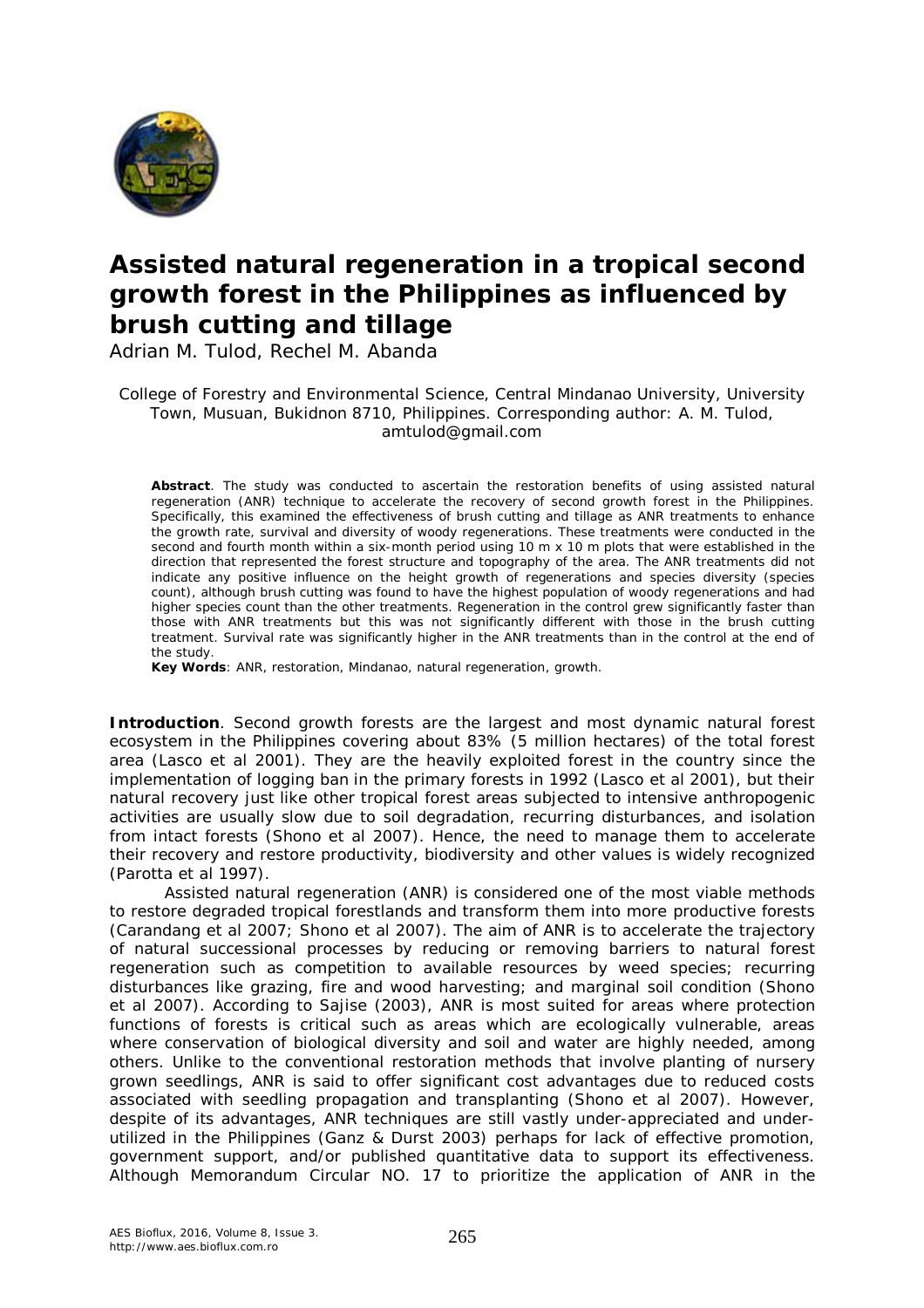development of watersheds, protection and production forests in the Philippines has been issued by the Department of Environment and Natural Resources more than two decades ago (DENR 1989; cited by Carandang et al 2007), published data of ANR effectiveness and extent of its application in the country are still limited. Its continued implementation including documentation of restoration results and ecological requirements of natural regeneration should have provided opportunities to improve the application of ANR technology.

This study, therefore, hopes to provide inputs in understanding the regeneration dynamics of a second growth forest in response to application of ANR, while at the same time, contribute to the promotion of ANR techniques in the forest restoration programs in the country. Specifically, the study examined the effectiveness of brush cutting and tillage as ANR interventions in promoting or improving the growth and diversity of regenerations in a second growth forest.

### **Material and Method**

*Description of the study site.* The study was conducted from October 2012 to February 2013 in a second growth forest in Musuan, Maramag, Bukidnon in the Island of Mindanao, Philippines (Figure 1).



Figure 1. Location map of Maramag, Bukidnon in Mindanao, Philippines. Map source: Nations online 2016.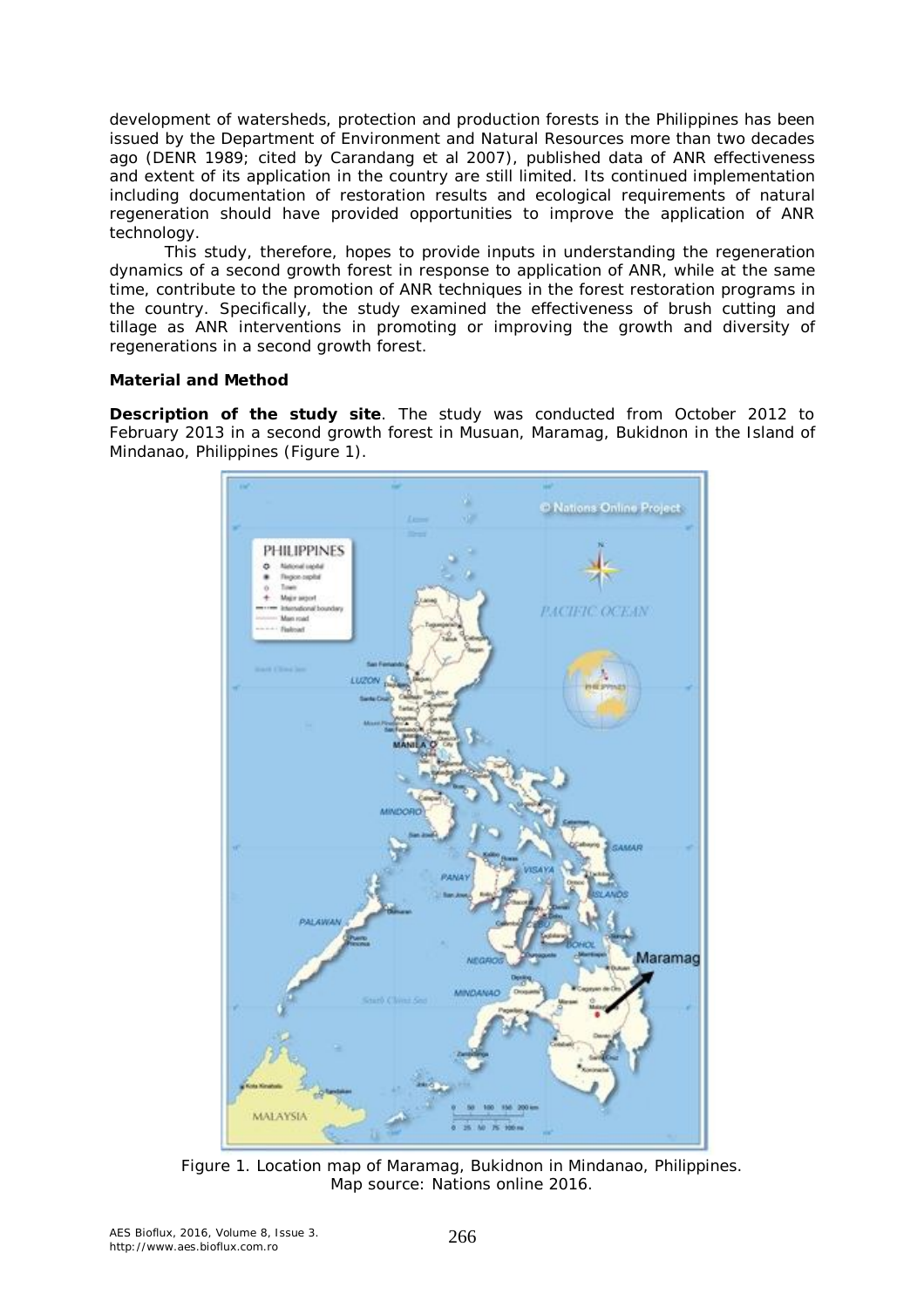The town of Maramag, Bukidnon lies within the geographic coordinates of  $7^{\circ}41'$  to  $7^{\circ}58'$ N and  $124^{\circ}47'$  to  $125^{\circ}14'$  E (Province of Bukidnon 2015). The climate is classified as falling under type IV climate which is rainy from June to October and usually dry from February to April (Province of Bukidnon 2015). The study site is located on south-facing, gently rolling terrrain with an average elevation of 500 to 600 meter above sea level, which is way below than the average elevation of the province at 915 meter. The second growth forest in the study is a mix of native and exotic species perhaps due to its proximity to exotic tree plantations such as mahogany (*Swietenia macrophylla*) and teak (*Tectona grandis*). It covers an area of approximately five hectares with a flat to rolling terrain. Soil pH in the experimental sites is generally acidic ranging from 5.05 to 5.31 with a very low soil moisture content (%) of 28 to  $36^{\circ}$ C. Organic matter content in the area, which is an indicator of available nitrogen status of soils, is generally low ranging from 2.81% to 3.94% only indicating poor condition of the soil with respect to available nitrogen.

*Experimental design.* The study involved three ANR treatments with three replications per treatment. The ANR treatments were brush cutting, tillage, and the control (no intervention). Brush cutting here involved cutting of grasses and vines to tree seedling height in the area while making sure that the existing woody species regeneration within the plot will not be cut or damaged. The tillage treatment, also known as cultivation, was carried out by manually removing all the grasses and vines (including their root systems) within at least 0.5 m radius around the stem of the marked seedlings including woody debris, stones and litter layers thus turning over of the soils in the process while giving the woody species in the plot enough space to germinate, establish and/or grow. The brushing and tillage were conducted in the second and fourth month within a six-month period. A total of nine sample plots measuring 10 m x 10 m were used in the study. Each plot of each treatment was established one meter away from each other and each replicate is located 10 meters apart in the direction that represented the forest structure and topography of the area.

All the regeneration (i.e. seedlings with  $\leq 1.3$ m in height) found inside each plot were identified, counted and tagged. Representative samples for each species found was selected and numbered for monitoring of growth and survival. Th number of samples per species was determined arbitratry such that more samples were selected for species with more regeneration. Two measurements of height were employed: initial measurement and six months after the initial measurement. Height was measured from the ground up to the apical bud using a meter stick. To determine the influence of treatments on the number of species recruited or species count, all the woody species regeneration without tag and/or number within each plot at the final measurement were identified and counted.

*Data manipulation and analysis.* Data were averaged for each treatment in each replicate to facilitate the analysis. One-way ANOVA was used to determine significant effects of treatments on seedlings' population, species count, relative height growth (RHG), and survivorship. Prior to ANOVA analysis, Barlett's and Fligner-Killeen tests were used to check on the assumptions of normality and homogeneity of variances among treatment means. Data on survivorship was arcsine transformed prior to analysis. Post hoc pairwise comparisons of significance was carried out for one-way ANOVA using the glht function of the R Multcom package. Survivorship is the percentage of all tagged and numbered seedlings at the time of the experiment that were alive during the final measurement. The RHG is the height gain of all tagged and numberred seedlings over a six-month period calculated using the following equation:

## $RHG = H2 - H1/H2$

where, H1 and H2 were the respective absolute seedling heights measured at the time of the experiment and six months later. Species count represent the number of species recruited at the end of the study period. All statistical analyses were undertaken using R (R Development Core Team [R] 2015).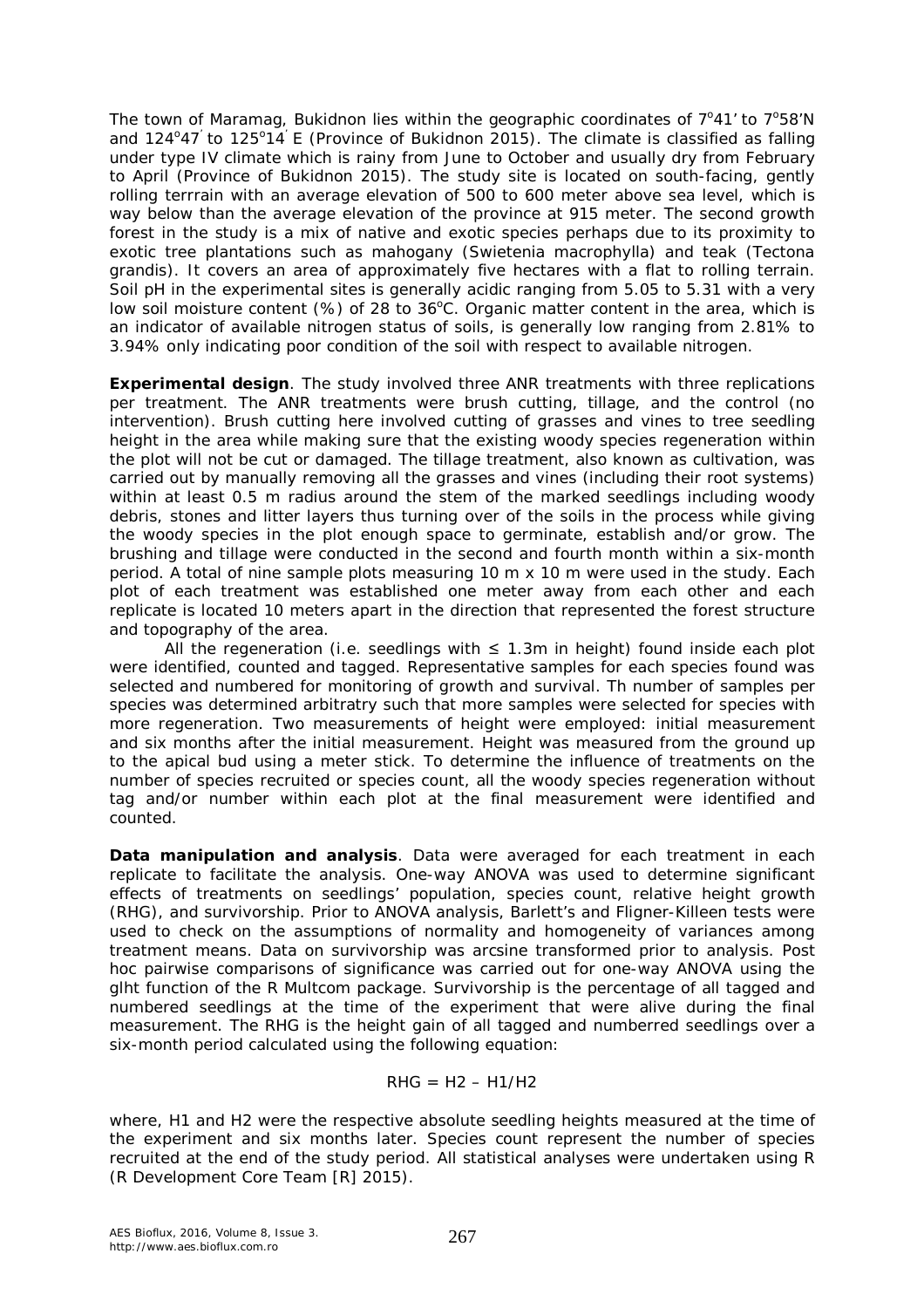#### **Results and Discussion**

*Height growth*. The initial and final (i.e. six months later) mean absolute height of woody regenerations differed significantly among treatments [(one-way ANOVAInitial ht.  $[F_{[2,6]} = 10.66, p-value = 0.0106]$ , (one-way ANOVA<sub>Final ht.</sub>  $[F_{[2,6]} = 9.537, p-value$ 0.0137])] with the taller regenerations were generally observed in the tillage treatment (Figure 2A). Mean absolute heights of regenerations in the final measurement by treatment were: control = 28.75 cm ( $\pm$  2.41); cutting or brush cutting = 34.14 cm ( $\pm$ 4.57); and tillage = 48.70 cm ( $\pm$  2.60). These results, however, are still way below to the acceptable mean height standard of 1.5 m or even to the marginally acceptable mean height of 1.25–1.49 m, which could translate to a more than doubling of seedling height within 17 months (Elliot et al 2003). The ANR treatments were not observed to enhance the growth rate of regenerations as those in the control (0.04  $\pm$  0.012 RHG) even grew faster than those in the cutting (0.01  $\pm$  0.001 RHG, *p-value* = 0.0566) or tillage (0.005  $\pm$ 0.0008 RHG, p-value =  $0.0229$ ) treatment (Figure 2B).



Figure 2A. Mean height of regeneration at the start of the experiment and six months after ANR treatments.



Figure 2B. Mean relative height growth of regeneration six months after ANR treatments. Bars with different letters indicate significant differences at 5% level of significance. Error bars represent + 1 SE.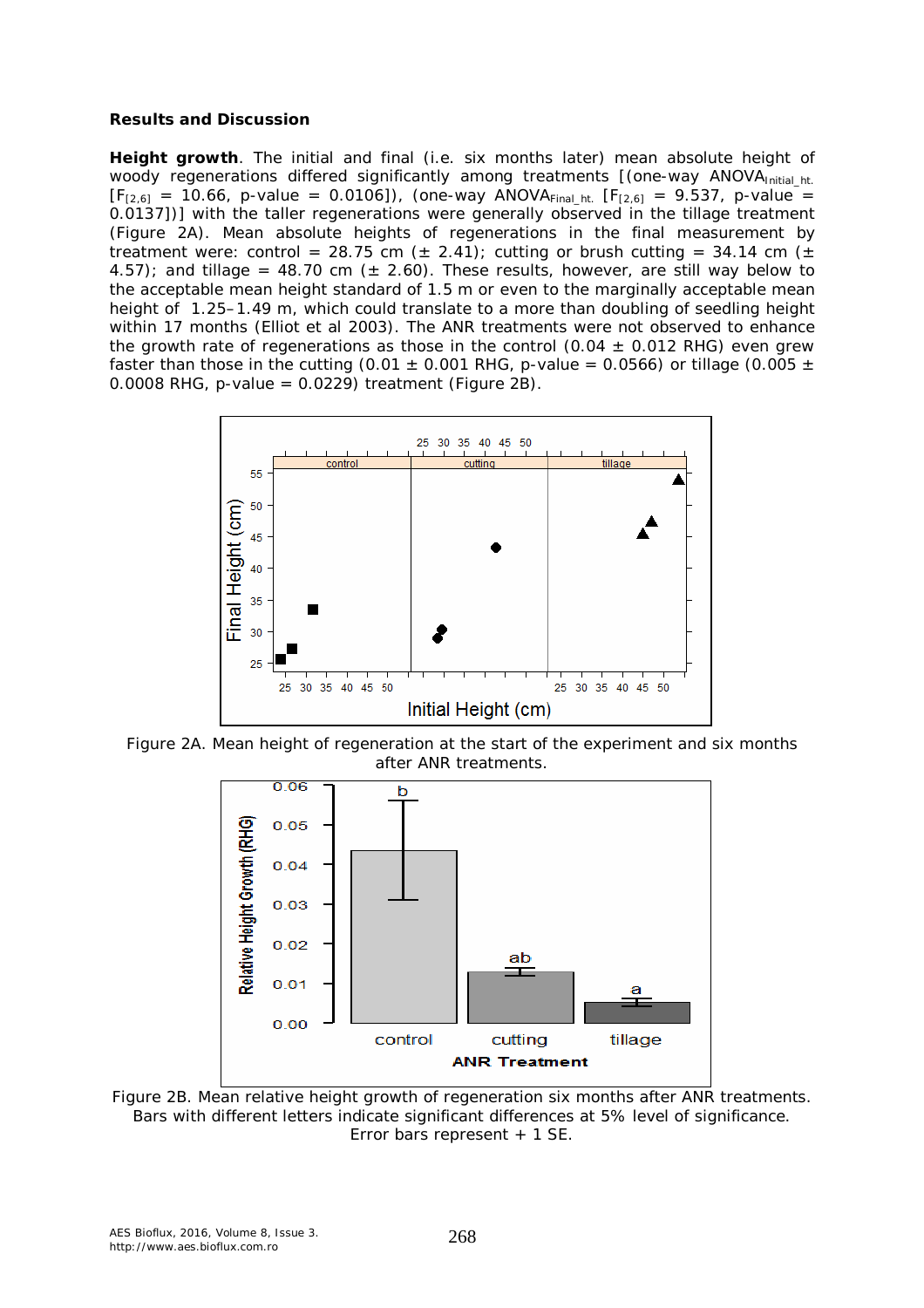While this mean less labor inputs or cost-effectiveness to forest restoration as there is no need for management interventions to enhance the growth of regenerations; six months were probably too short to observe significant increase in the height growth of tree seedlings using cutting and tillage. Conversely, ANR treatment through cutting was observed in the study of Carandang et al (2007) to improve the height growth of regeneration 12 months after establishment of experimental plots in an *Imperata* dominated grassland. This kind of comparison, however, may be affected with the way ANR treatments were applied i.e. in terms of timing, frequency and method of their application. Cutting of grasses was done monthly in the study of Carandang et al (2007) but this could be more labor-intensive and expensive approach for large scale restoration. Nonetheless, an enhanced growth rate of regeneration is highly critical as this would mean faster recovery of the forest cover, or earlier closure of the forest canopy that in turn would lead to suppression of weeds (Carandang et al 2007) and the creation of cooler, shadier, moister conditions on the forest floor that is favorable for establishment of more forest tree seedlings (Elliot et al 2003).

*Survivorship.* Survival of regenerations differed significantly among treatments (oneway ANOVA  $[F<sub>[2,6]</sub> = 13.93, p-value = 0.006]$  with both cutting and tillage providing 100% seedling survivorship than the control (90.33%  $\pm$  2.46) (Figure 3). The reduction of competition in the area from weed species as a result of cutting or tillage treatments was therefore beneficial given the marginal condition of the site in terms of moisture and nutrient resources. This enhanced survivorship can provide further merits to the application of ANR in heavily exploited or degraded second growth forest as higher survival rate of regeneration has the potential to bring the succession processes to a higher seral stage thus accelerating the re-assembly of forest structure and composition.

Conversely, such persistence of seedlings after ANR treatments may indicate the contrasting responses between pioneer and shade-tolerant species; and hence, suggesting further that only pioneer or gap species may benefit from ANR treatments, which bears negative implications to biodiversity conservation. However, Sajise (2003) noted that tropical forests have the natural tendency to revert back to a more diverse forest composition with climax or canopy species replacing the perennials and pioneer species in the process.



Figure 3. Mean percent survival of regeneration six months after ANR treatments. Bars with different letters indicate significant differences at 5% level of significance. Error bars represent + 1 SE.

*Number of regeneration.* Significant differences were observed in the number of regenerations among ANR treatments (one-way ANOVA  $[F<sub>[2,6]</sub>] = 13.93$ , p-value = 0.006]) (Figure 4) with the cutting treatment (43  $\pm$  2 individuals) significantly receiving the highest population of woody regenerations six months after ANR applications as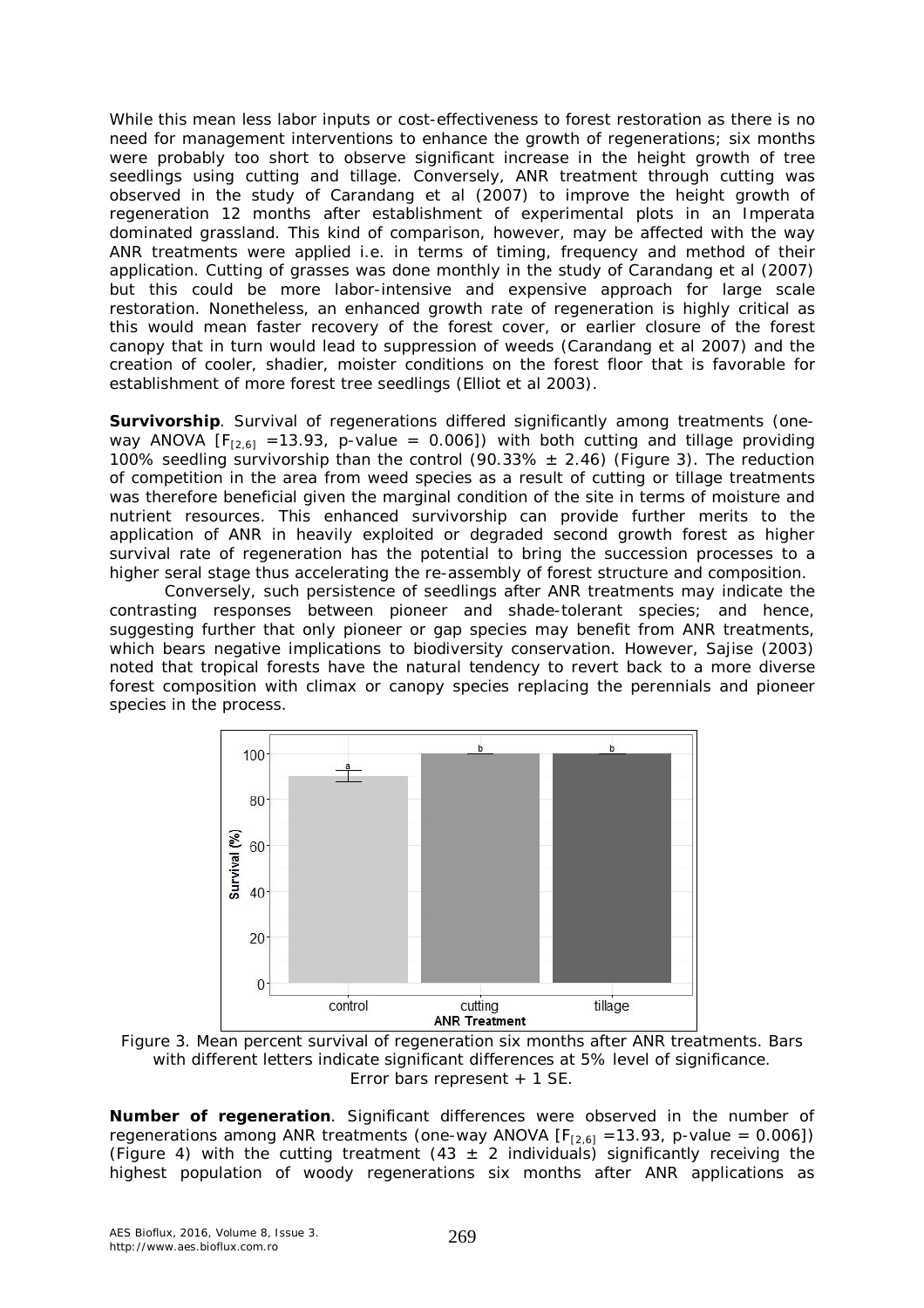compared to the control (35  $\pm$  2 individuals) and tillage (32  $\pm$  1 individuals) treatments. The result was in contrast to the two year study of Carandang et al (2007) where the cutting or slashing application in a grassland ecosystem had the lowest number of regenerations suggesting different ANR requirements for different types of vegetation cover. The reduction of competition from the weedy species for soil moisture, nutrients and light while not disturbing the soil environment during brush cutting treatment in the study may have provided favorable conditions for existing seeds in the soil to germinate. The use of tillage, on the other hand, did not seem to provide significant influence on seedling recruitment as this was statistically tied with the control (p-value  $= 0.6322$ ). The disturbance and undue exposure of the soil seed bank during the application of tillage may have caused dessication of the seeds in the soil as the soil moisture in the area were already marginal. This could probably one of the reasons why Shono et al (2007) suggested to implement the initial ANR treatments at the onset of rainy season so that seeds and seedlings will have the full growing season of accelerated germination and growth. However, one problem with this timing, is that it is in dry seasons that most seeds are dispersed, thus sufficient amount of water or soil moisture at seed dispersal time would be critical to facilitate natural regeneration in the study area. Kartawinata et al (2001) suggested the need to understand the niche requirements of natural forest tree seedlings to enhance the effectivenes of ANR treatments as each species may have different ecological preferences. Also, long-term monitoring to understand the dynamics and patterns of natural regeneration over time would be necessary in the formulation of a sound set of ANR prescriptions (Carandang et al 2007), thus reducing uncertainties associated with the nature of successional processes (Pardos et al 2005).



Figure 4. Mean population or number of regeneration six months after ANR treatments. Bars with different letters indicate significant differences at 5% level of significance. Error bars represent + 1 SE.

*Species count.* ANR treatments did not favor significant number of species recruitment (one-way ANOVA  $[F<sub>[2,6]</sub>] = 3.267$ , p-value = 0.110]) (Figure 5), although the number of new species was higher in the cutting than in the control and tillage. Similar nonsignificant result with ANR applications was observed in the two-year study of Carandang et al (2007), with the highest number of species count however in their study was observed in the control. The low species count in the study despite of ANR treatments may suggests the need for enrichment planting should a more diverse forest ecosystem is the aim of restoration. Elliot et al (2013) pointed out that about 30 species would be needed at the start of restoration to catalyze biodiversity recovery in most tropical forest ecosystems. However, the improved survival in the study as a result of ANR applications can likewise catalyze regeneration of more tree species, thus imrpoving the diversity of plants in the area over time (Carandang et al 2007).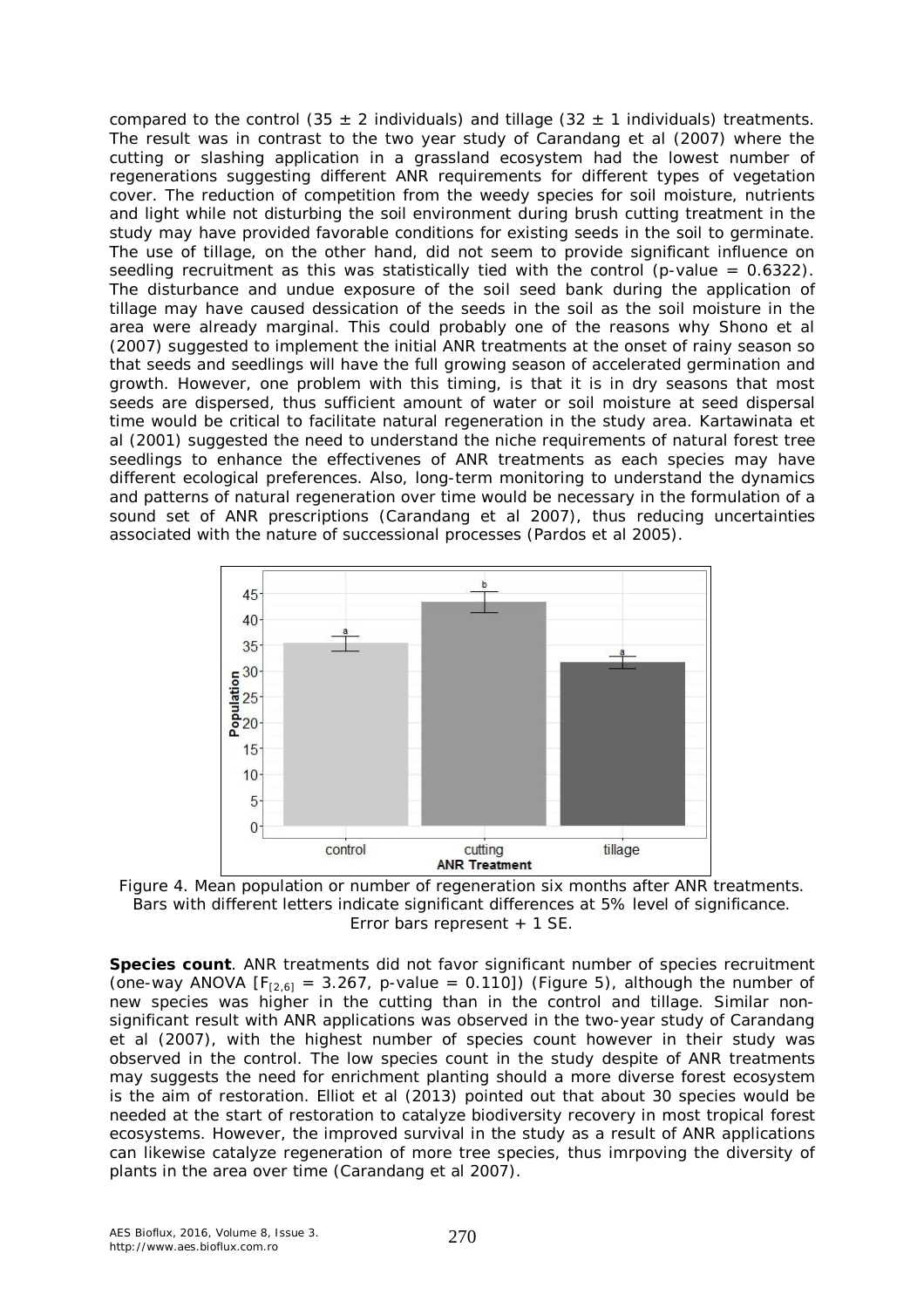

Figure 5. Mean species count of regeneration six months after ANR treatments. Bars with different letters indicate significant differences at 5% level of significance. Error bars represent + 1 SE.

**Conclusions**. The study has shown that ANR application did not have significant influence on height growth of woody regeneration suggesting that the six-month period may be too short to observe significant increase in the height growth of tree seedlings. However, ANR treatments were observed to increase the survival rates of seedlings that can provide merits to the application of ANR as data on survival has the potential to bring the succession proccesses to a higher seral stage and thus accelerating the re-assembly of forest structure and composition. Brush cutting was more effective in faciliting regeneration as it had the highest number of regeneration and number of species count as compared to control and tillage. The reduction of competition from the weedy species while not disturbing the soil environment during brush cutting treatment in the study may have provided favorable conditions for existing seeds in the soil to germinate and enhance the species recruitment.

Overall, while ANR application especially brush cutting has the potential to accelerate recovery of second growth forest in the Philippines, the need to understand the ecological requirements of forest tree species would be critical to facilitate the timing and frequency of ANR application. In the case of low species count following ANR treatments, enrichment planting may be prescribed as the rate of biodiversity recovery is said to increase with the number of species that can be re-instated at the start of restoration.

**Acknowledgements**. Special thanks to Central Mindanao University for the administrative support in the conduct of this study.

#### **References**

- Carandang W. M., Paelmo R. F., Lee D. K., Carandang V. Q., 2007 Assisted natural regeneration as affected by lodging and slashing vegetation in a grassland in the Philippines. Forest Science and Technology 3(1):47-52.
- Elliott S., Navakitbumrung P., Kuarak C., Zangkum S., Anusarnsunthorn V., Blakesley D., 2003 Selecting framework tree species for restoring seasonally dry tropical forests in northern Thailand based on field performance. Forest Ecology and Management 184(1):177-191.
- Elliott S. D., Blakesley D., Hardwick K., 2013 Restoring tropical forests: a practical guide. Royal Botanic Gardens, Kew, 344 pp.